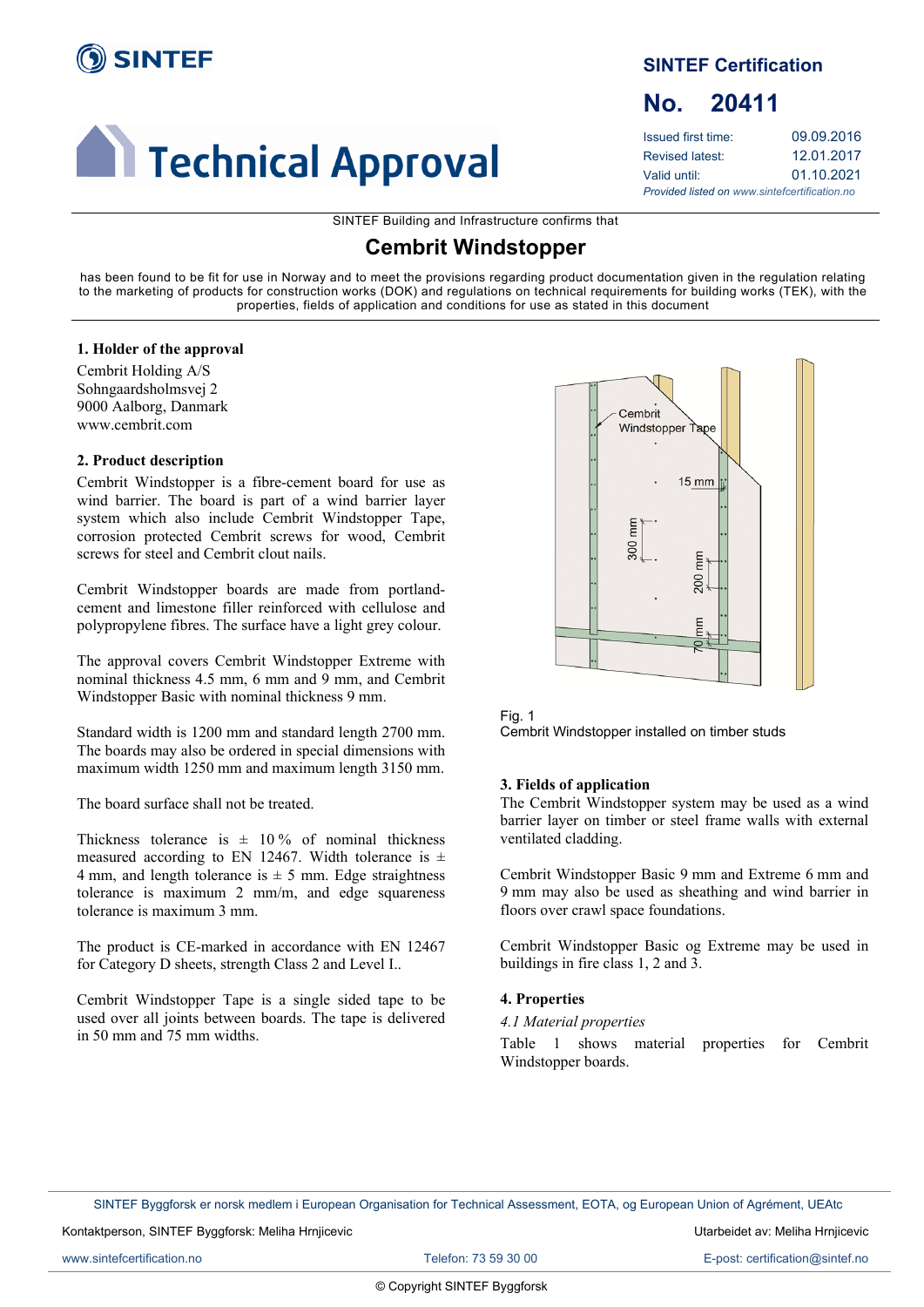|                                                                            |                                         | Cembrit Windstopper Extreme        |                                    | Cembrit Windstopper Basic          | Unit                                 |
|----------------------------------------------------------------------------|-----------------------------------------|------------------------------------|------------------------------------|------------------------------------|--------------------------------------|
| Property                                                                   | Test method                             | <b>Thickness</b>                   |                                    | <b>Thickness</b>                   |                                      |
|                                                                            |                                         | 4,5 mm and 6 mm                    | 9 mm                               | 9 <sub>mm</sub>                    |                                      |
| Modulus of rupture <sup>2)</sup>                                           | EN 12467                                | $\geq 10$                          | $\geq 10$                          | $\geq 7$                           | N/mm <sup>2</sup>                    |
| Air tightness<br>Material <sup>1)</sup>                                    | EN 12114                                | $\leq 0.03$                        | $\leq 0.03$                        | $\leq 0.03$                        | m <sup>3</sup> /m <sup>2</sup> h50Pa |
| Air tightness<br>Construction, with tape over<br>all joints <sup>1)</sup>  | EN 12114                                | $\leq 0.05$                        | $\leq 0.05$                        | $\leq 0.05$                        | m <sup>3</sup> /m <sup>2</sup> h50Pa |
| Rain tightness<br>Construction, with tape over<br>all joints <sup>1)</sup> | EN 12865                                | Tight at<br>450 Pa                 | Tight at<br>1050 Pa                | Tight at<br>1050 Pa                | Pa                                   |
| Water vapour resistance s <sub>d</sub> <sup>1)</sup>                       | <b>ISO 12572</b><br>(50/93 % RF<br>23°C | 0,4                                | 0,5                                | 0,3                                | m                                    |
| Water impermeability <sup>1)</sup>                                         | EN 12467                                | Tight after<br>24 h in 20 mm water | Tight after<br>24 h in 20 mm water | Tight after<br>24 h in 20 mm water |                                      |
| Durability<br>- Freeze/thaw<br>Heat/rain<br>Warm water<br>Soak/dry         | EN 12467                                | Pass                               | Pass                               | Pass                               |                                      |
| Density                                                                    | EN 12467                                | $1450 \pm 15 \%$                   |                                    |                                    | kg/m <sup>3</sup>                    |

Table 1 Product properties for Cembrit Windstopper

<sup>1)</sup> Result from type testing

2) Control limit for the control testing performed by the manufacturer and for audit testing

#### *4.2 Load resistance*

When the boards are fixed to a wall framework as described in cl. 6 the board layer can normally be assumed to give sufficient wind bracing to one and two storey lowrise houses.

#### *4.3 Reaction to fire*

The boards are classified as A2-s1,d0 according to EN 13501-1.

#### *4.4 Fire resistance*

The fire resistance according to EN 13501-2 for 9 mm Cembrit Windstopper Basic and Extreme is  $K_2$ 10, when installed directly on underlays with a density of at least  $300 \text{ kg/m}^3$ .

#### *4.5 Thermal resistance*

The thermal resistance of the boards is  $0.036$  m<sup>2</sup>K/W according to EN ISO 10456:2007.

#### *4.6 Durability*

Cembrit Windstopper Basic and Extreme, and Cembrit Windstopper Tape have been assessed on the basis of laboratory testing. The wind barrier system has been exposed to artificial climate aging for a period of four weeks according to NT Build 495.

Cembrit Windstopper Tape has been exposed to artificial climate aging for a period of two weeks according to NT Build 495, followed by thermal aging in 24 weeks according to EN 1296.

It is estimated that the wind barrier system may stay exposed to external climate for up to 12 months before a cladding is installed on the outside.

#### **5. Environmental aspects**

#### *5.1 Substances hazardous to health and environment*

The components contain no hazardous substances with priority in quantities that pose any increased risk for human health and environment. Chemicals with priority include CMR, PBT or vPvB substances.

# *5.2 Waste treatment/recycling*

The boards shall be sorted as residual waste and delivered to an authorized waste treatment plant for disposal.

#### *5.3 Environmental declaration*

An environmental declaration (EPD) according to EN 15804 has been worked out for Cembrit Windstopper boards. Table 2 shows the environmental indicators. For full environmental declaration see EPD no. MD-16001-EN at [www.epddanmark.dk](http://www.epddanmark.dk/).

#### Table 2

Environmental declaration according to EN 15804 for Cembrit Windstopper. Cradle to port (Finland). Declared unit is 1 ton.

| Indicator                                     | Value      |
|-----------------------------------------------|------------|
| Global warming, kg CO <sub>2</sub> equivalent | 5,41E+02   |
| Total energy consumption, MJ                  | 10.82 E+02 |

#### **6. Special conditions for use and installation**

#### *6.1 Design considerations*

Cembrit Windstopper shall be fixed to a timber frame with minimum 48 mm thick studs, or to steel profiles with minimum 40 mm wide flanges. The bords shall be installed on studs with maximum c/c 600 mm stud spacing.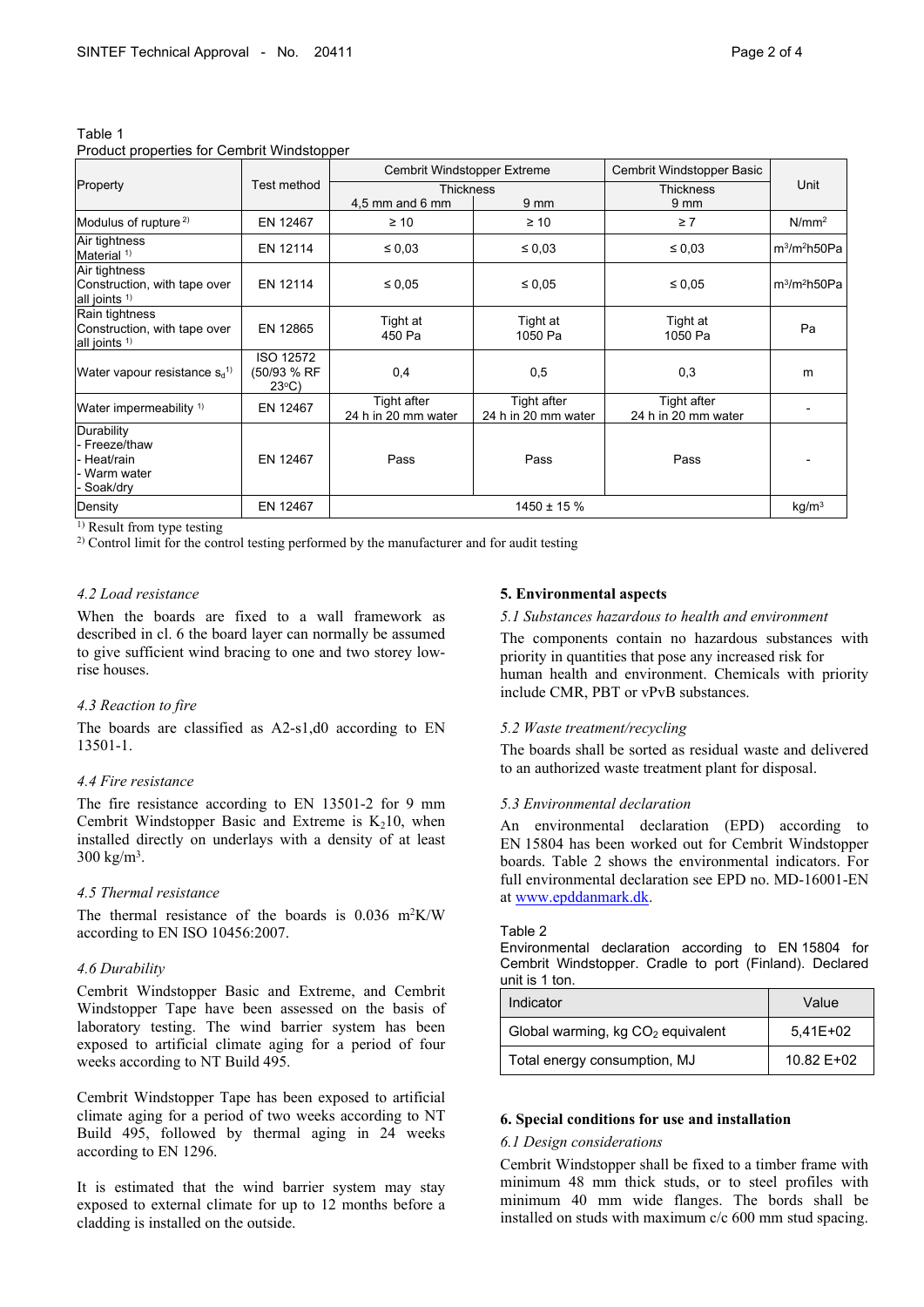In the final construction the wind barrier layer shall only be used with an external rain screen as protection.

### *6.2 Installation*

The boards are fixed to the wall frame with screws or clout nails spaced 200 mm along all edges and 300 mm elsewhere. The distance between screws or nails and the board edges shall be minimum 15 mm, and distance to the corners minimum 70 mm., see fig. 1.

The screw or nail heads shall be level with the board surface. The diameter of clout nail heads shall be minimum 8 mm. If other types of nails with smaller head are applied the nails shall be covered by a tape in the same way as for joints between boards (cl. 6.3).

Connections to foundations, window- and door openings, roof and wind barrier penetrations shall follow the principles shown in relevant Building Research Design Guides.

When used as sheathing and wind barrier in floors over crawl space foundations Cembrit Windstopper boards are fixed with screws spaced 200 mm along all edges. The distance between screws and the board edges shall be minimum 15 mm, and distance to the corners minimum 70 mm.

Penetrations of the wind barrier layer in structures with a classified fire resistance shall have a documented fire resistance performance which do not reduce the fire resistance performance of the boards.

# *6.3 Joint sealing*

All joints between boards shall be sealed with Cembrit Windstopper Tape, see fig. 1.

The board surface shall be dry and free from dust before the tape is applied.

Minimum effective width shall be 50 mm. At tape joints the overlap shall be minimum 25 mm.

# *6.4 Transport and storage*

The boards shall be covered during transportation.

The boards shall be stored on a level support in a dry place. If stored outside the boards shall be protected from moisture, dirt and mechanical strain by a ventilated tarpaulin.

# **7. Factory production control**

The Cembrit Windstopper boards are produced by Cembrit Production Oy, Lohja, Finland*.*

The holder of the approval is responsible for the factory production control in order to ensure that the product is produced in accordance with the preconditions applying to this approval.

The factory production of the boards is subject to continuous surveillance of the factory production control in accordance with the contract regarding SINTEF Technical Approval.

Cembrit Holding A/S has a management quality system certified according to ISO 9001:2000 by Bureau Veritas Quality International, certificate no. 8000117.

# **8. Basis for the approval**

- SP report 4P06718A, Air tightness for Cembrit Windstopper Extreme, dated 15-10-2014 (air tightness material)
- SP report 4P06718B, Air tightness for Cembrit Windstopper Extreme, dated 20-10-2014 (air tightness construction)
- SINTEF report 102009083-4, Cembrit Windstopper Accelerated climate ageing, dated 08-06-2016 (durability)
- SINTEF report 102013137, 3M FAST-F 8067 Tape adhered to Cembrit Windstopper Basic and Extreme, dated 21-07-2016 (durability tape)
- SP test report 6F003517, Testing of tape according to SP method 1380 version 3, dated 04-04-2016 (type testing)
- MPA BAU HANNOVER, test report 154443, Initial type testing according to EN 12467 Cembrit Windstopper Extreme, dated 26-01-2016. (type testing)
- MPA BAU HANNOVER, test report 161377, Initial type testing according to EN 12467 Cembrit Windstopper Basic 9mm, dated 27-06-2016. (initial type testing according to EN 12467)
- MPA BAU HANNOVER, test report 155750, Determination of water vapour transmission properties according to EN Cembrit Windstopper Basic 9mm, dated 19-01-2016. (water vapour resistance)
- SINTEF report 102006618-4, Cembrit Windstopper Rain tightness testing April 2016, dated 02-06-2016 (rain tightness)
- Lund University, Faculty of Engineering, LTH, Diaphragm action of timber frame wall with external gypsum or Minerit board. Report dated 04-08-2014 (stiffness)
- MPA BAU HANNOVER, test report 155796, Reaction to fire testing according to EN 113823 Cembrit Windstopper Basic, dated 21-01-2016 (fire)
- MPA BAU HANNOVER, Reaction to fire classification report 160457, Cembrit Windstopper Basic, dated 08-02-2016 (fire)
- MPA BAU HANNOVER, Reaction to fire classification report 160179, Cembrit Windstopper Extreme 4.5 mm, dated 13-01-2016 (fire)
- DBI, Danish Institute of Fire and Security Technology, Reaction to fire classification report PCA10358A, Cembrit Windstopper Basic 9 mm, dated 25-11-2015 (fire)